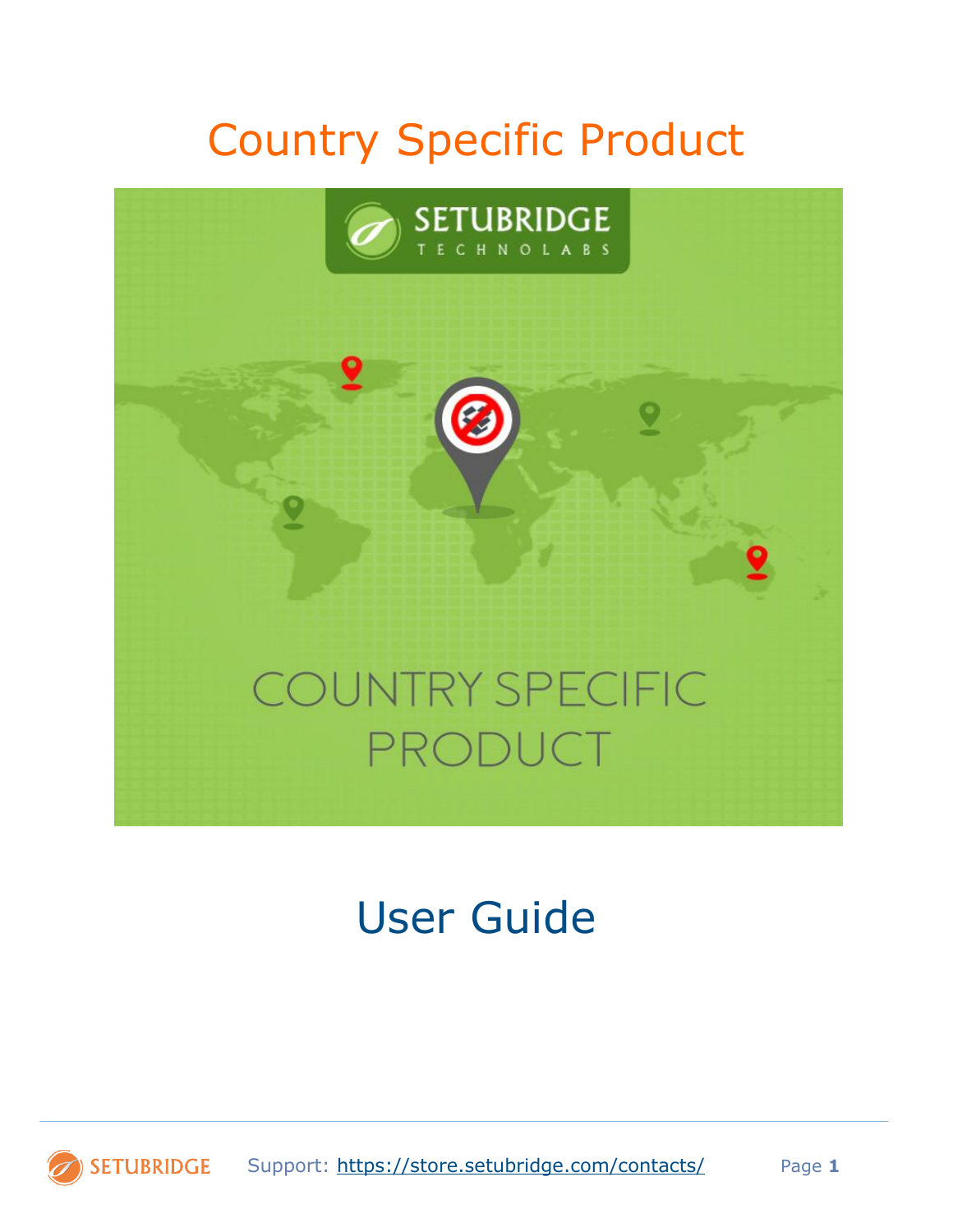# **Table of contents:**

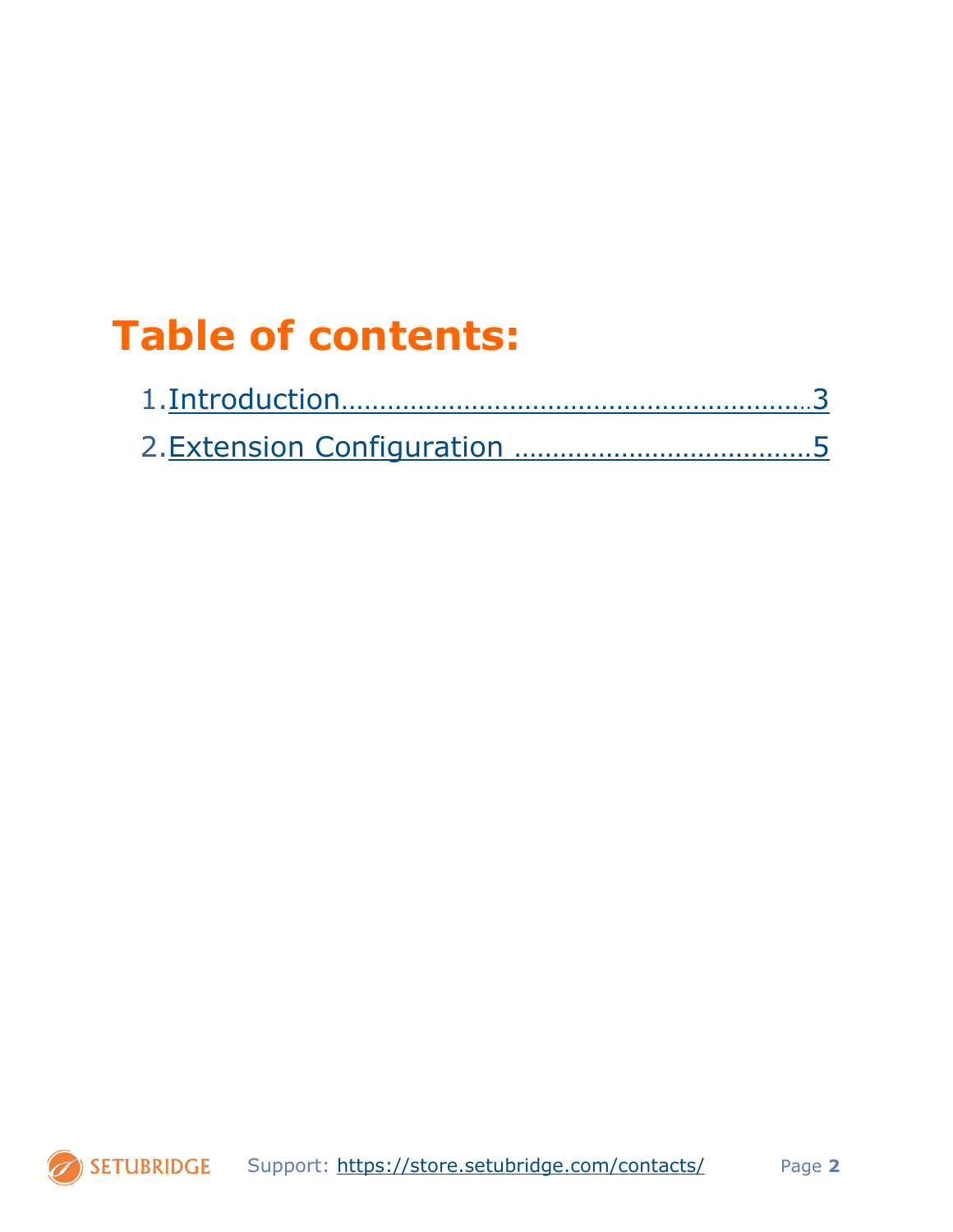## <span id="page-2-0"></span>1. Introduction

This extension for Magento 2 enables the merchants to hide products by country. It is a feature especially needed for individuals selling goods globally& wants to Restrict Products by country in Magento 2 based store. The Country Specific Product for Magento 2 store is a perfect solution to publish products specific to the GEO location where the user's GEO location will be detected through the GEO IP database (Maxmind & Geoplugin).

We are using a free version of [geoplugin.net](https://www.geoplugin.com/faq) to detect GEO IP location. While using this, to reducing spamming it will automatically block all incoming request from a specific IP; when the requests are exceeded 120 lookups per minute.

## Account & Pricing:

If your site has higher requests than free request count, you'll need to go with a premium plan which does require an account. [Check to](https://www.geoplugin.com/premium)  [pricing page](https://www.geoplugin.com/premium)

GEOPlugin is providing 120 lookups per minute limit with their free version. If you a have higher demand for your store/website, just go with a premium subscription plan. In order to reduce spamming it will automatically block all incoming request from a specific IP when the requests are exceeded 120 lookups per minute. It's for 1 hr & then it will back-in auto white-list after.

[Register here](https://www.geoplugin.com/signup.php) (on Geoplugin.com) to activate your premium plan for GEO IP detection service. We didn't give any kind of popup/page/section for Geoplugin.com registration within an extension. These services can be used with or without registration to the given website. If you are done registration you are surely notifying with minor and major changes that might affect on using these service.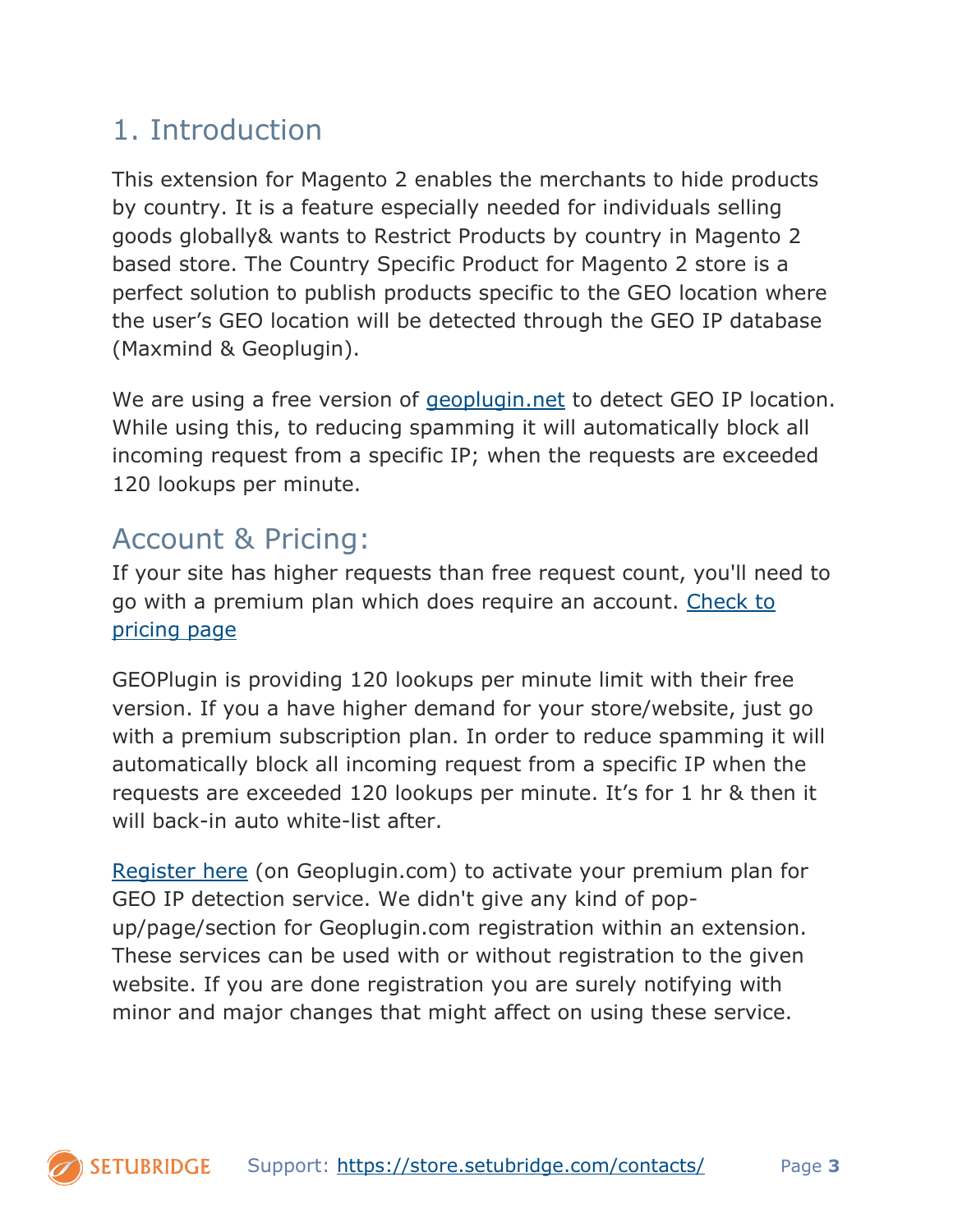Before using our country specific product extension we suggest registering with the given site for using a free version of Geoplugin service If your site has higher traffic.

## Features:

- Multiple country based groups can be easily created and managed
- Visitor's IP address can be used to locate the user's GEO location
- Multiple countries assignment to a group can be easily done through the checkboxes
- Multiple product assignment to a group can be done through the group information page& Product Mass Update dropdown
- Individual products assignment to a particular country based group
- Crawl engine bypass enables certain products restricted in the country based groups to flow to the crawlers for SEO purpose
- Bypass selective IP addresses from country based restriction using IP White list feature which may be needed for development or marketing purpose

The extension is easy to install and configure. The extension is well designed to be compatible with other 3rd party extensions without really affecting its performance. It enables easy creation and updating of multiple groups based on countries. The restriction of products on the basis of country based group consistently reflects on all relevant pages like products pages, up sell block, related block, cross-sell, new products etc. for a specific user.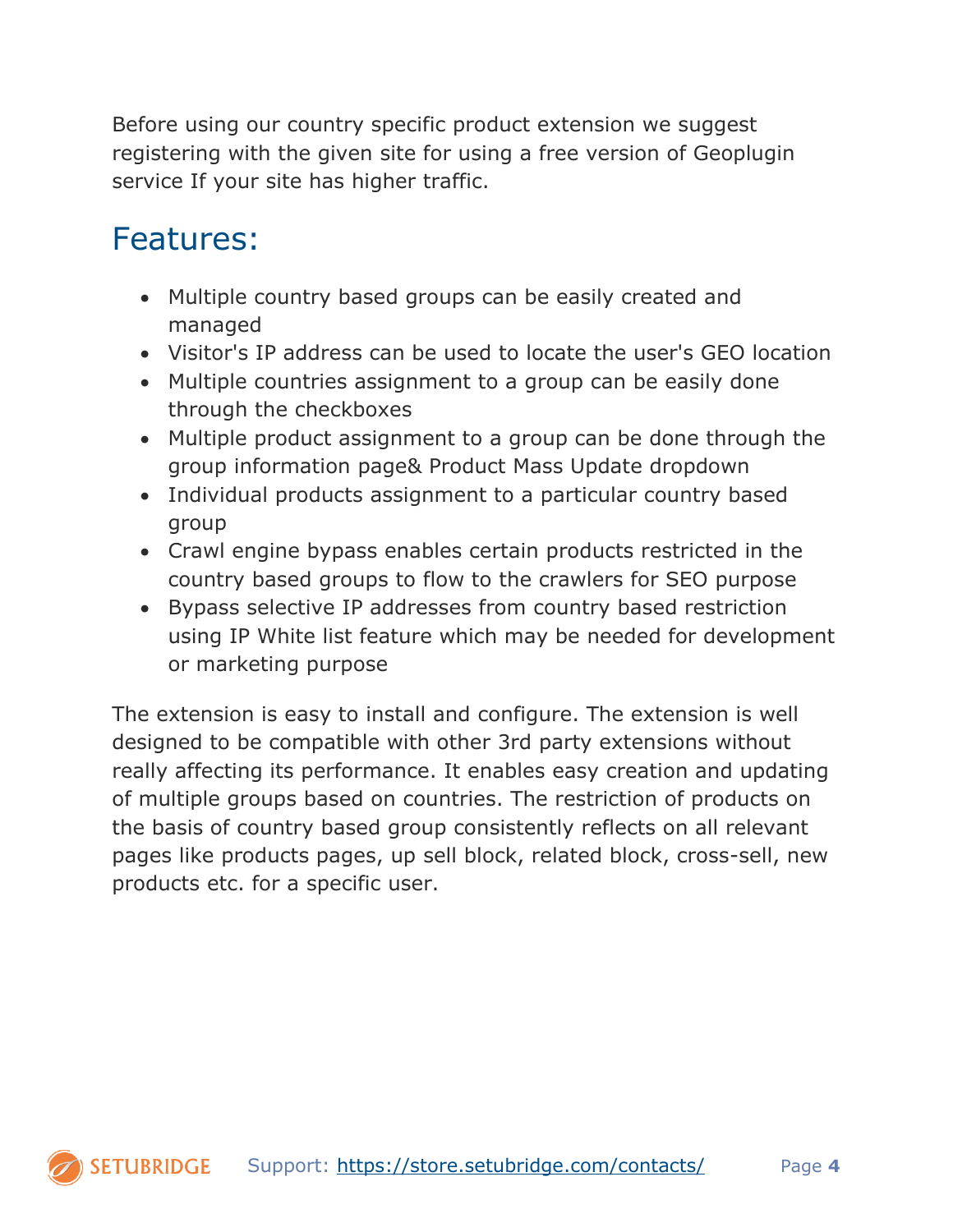## <span id="page-4-0"></span>2. Extension Configuration

### **Country Specific Products Magento 2 Extensionsetup:**

- 1. Install Country Specific Products Magento® 2 Extension. Check more info on extension installation instruction here.
- 2. To use the extension, go to STORE> Configuration > SETUBRIDGE >Country Specific Product Tab.

1.**General configuration:** This gives the option to enable or disable the Magento 2 extension. The admin can also select which page to redirect when user opens certain page restricted toa specific country.

| General                                                                 |                                                        | <b>Enable/Disable</b><br>extension from here                                                                                                          |                         |
|-------------------------------------------------------------------------|--------------------------------------------------------|-------------------------------------------------------------------------------------------------------------------------------------------------------|-------------------------|
|                                                                         | Enable<br>[store view]                                 | <b>No</b>                                                                                                                                             | $\overline{\mathbf{v}}$ |
|                                                                         | <b>Restricated Product Redirection</b><br>[store view] | 404 Not Found                                                                                                                                         | $\overline{\mathbf{v}}$ |
| <b>Select Page where you want to</b><br>redirect restricted product url | <b>Allowed Bots</b><br>[store view]                    | Google<br><b>Bing</b>                                                                                                                                 | A.                      |
| <b>Exclude crawl bots from</b><br><b>Restricted product checking</b>    |                                                        | <b>Slurp Bot</b><br><b>DuckDuckBot</b><br>Baiduspider<br><b>Yandex Bot</b><br>Sogou Spider<br>Exabot<br><b>Facebook External Hit</b><br>Alexa Crawler |                         |
| <b>Bypass CSP checking for</b><br>whitelisted IP address                | Allowed IPs (comma separated)<br>[store view]          | Select bots list for bypass Country Specific filter.                                                                                                  | a1                      |

Enter a comma separated ip addresses for bypass Country Specific filter.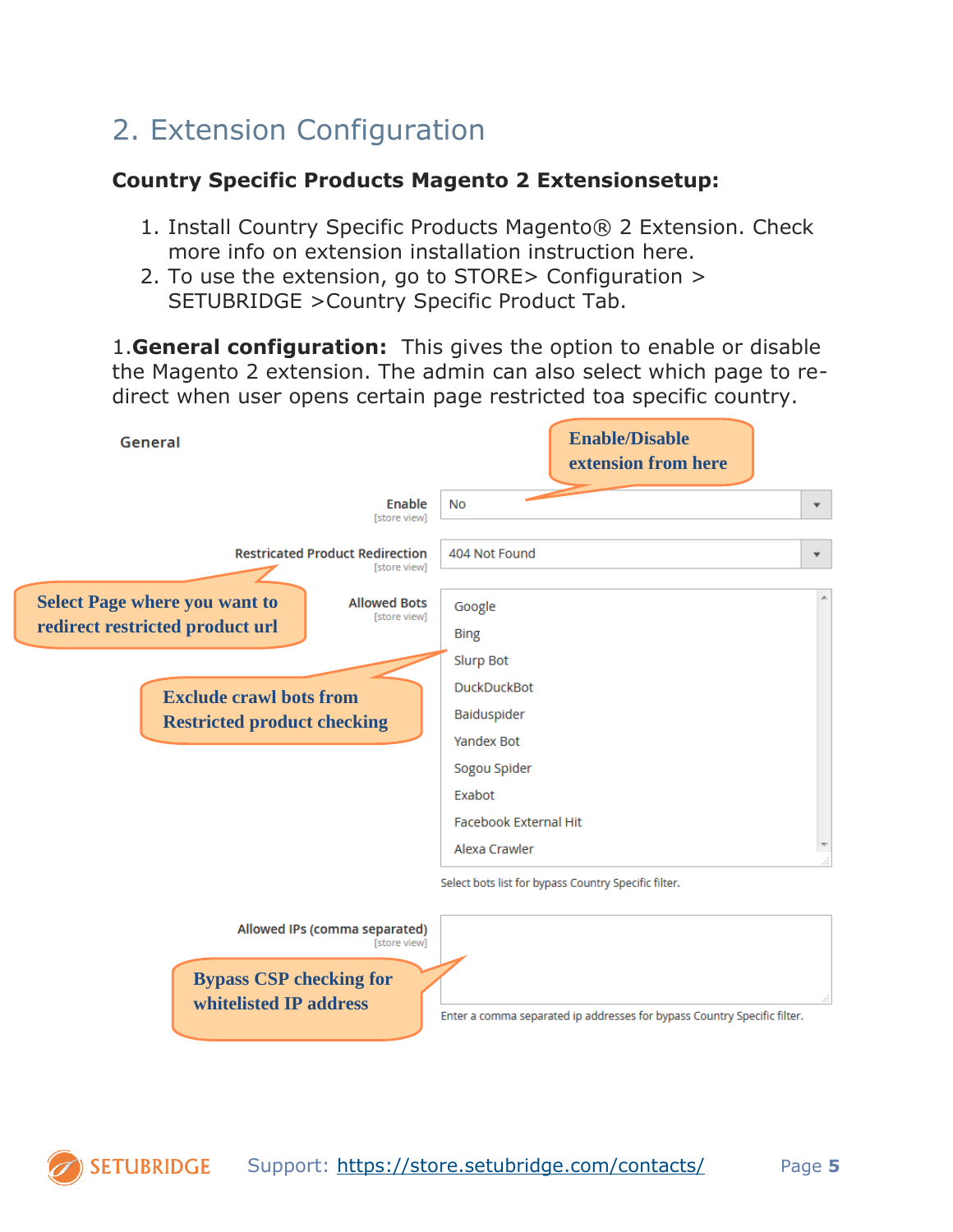**2. Country Group Creation**: The extension provides an interface to create a group and assign a group title and code.

|                                                      |                                                             |                                      | <b>Add New Group for</b><br><b>Country Specific Product</b> |                               |
|------------------------------------------------------|-------------------------------------------------------------|--------------------------------------|-------------------------------------------------------------|-------------------------------|
| ⑪                                                    | <b>Country Groups</b>                                       |                                      | 40                                                          | $\mathbf 1$ admin $\mathbf r$ |
| a<br><b>DASHBOARD</b>                                |                                                             |                                      | <b>Add New Group</b>                                        |                               |
| Ô<br><b>SET UBRIDGE</b>                              |                                                             | <b>List of Created Country Group</b> | O Default View v<br><b>Y</b> Filters                        | <b>Ö</b> Columns ▼            |
| $\frac{\mathsf{S}}{\mathsf{SALES}}$<br>ñ<br>PRODUCTS | 5 records found<br>Actions<br>$\blacktriangledown$          |                                      | 20<br>of 1<br>$\blacktriangleright$ per page                | $\rightarrow$                 |
| Å                                                    | <b>Group Title</b><br>⇁                                     | <b>Group Code</b>                    | <b>Created Time</b>                                         | <b>Action</b>                 |
| <b>CUSTOMERS</b>                                     | Indian Specific Product<br>ш                                | IndianSpecificProduct                | Apr 20, 2017 11:14:41 AM                                    | Edit                          |
| 0<br><b>WORDPRESS</b>                                | <b>United State</b><br>H                                    | UnitedState                          | Apr 20, 2017 11:15:42 AM                                    | Edit                          |
| H<br><b>MARKETING</b><br>$\square$                   |                                                             |                                      |                                                             |                               |
| <b>CONTENT</b><br>d,                                 | Copyright © 2017 Magento Commerce Inc. All rights reserved. |                                      | <b>Account Activity   Report Bugs</b>                       | Magento ver. 2.1.2            |

**3. Adding countries to the group:** On the country group information page enter the group code and title entered. The admin can then select multiple countries through the checkbox to add into the group created.

|                                                             | <b>Enter Group Code</b><br>$\leftarrow$ Back<br>Save and Continue Edit<br><b>Delete</b> | Save                                                        |
|-------------------------------------------------------------|-----------------------------------------------------------------------------------------|-------------------------------------------------------------|
| <b>COUNTRY GROUP INFORMATION</b>                            | <b>Add Group Data</b>                                                                   |                                                             |
| General                                                     | IndianSpecificProducts<br>Group Code *                                                  |                                                             |
| <b>Group Country Selection</b>                              | <b>Indian Specific Products</b><br>Group Title *                                        |                                                             |
| <b>Related Products</b>                                     |                                                                                         |                                                             |
| Copyright © 2017 Magento Commerce Inc. All rights reserved. | <b>Enter Group Title</b>                                                                | Magento ver. 2.1.2<br><b>Account Activity   Report Bugs</b> |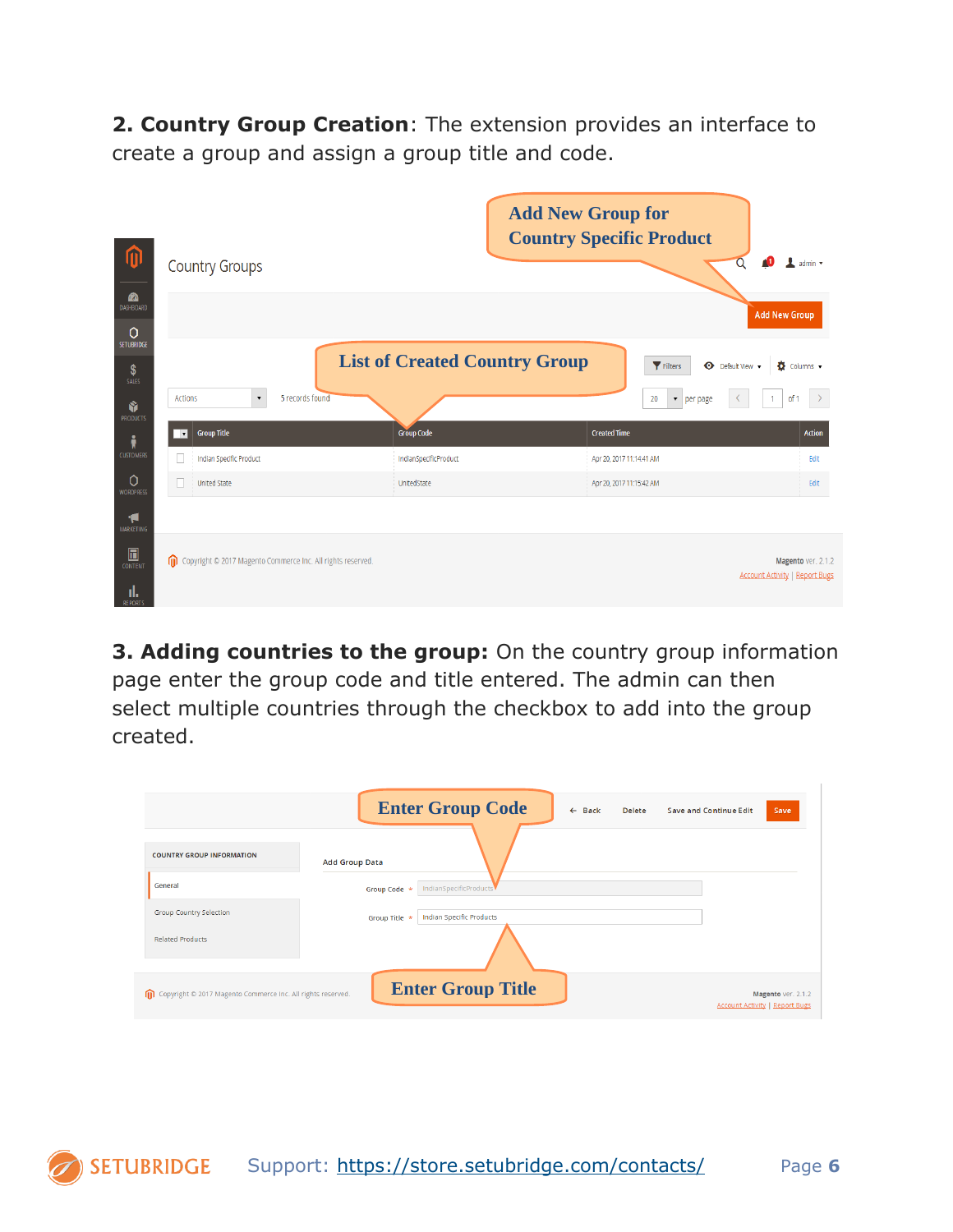

**4. Adding products to the Country group**: The product list which is to be visible for this particular country group can be added to the group by mass selecting the specific products. The assigned product list shows product details like products ID, Name and SKU.

|                                                     |                          |                     |                         |                     | $\leftarrow$ Back<br>Save and Continue Edit | Save                                     |
|-----------------------------------------------------|--------------------------|---------------------|-------------------------|---------------------|---------------------------------------------|------------------------------------------|
| <b>COUNTRY GROUP INFORMATION</b>                    | Search                   | <b>Reset Filter</b> | 1 records found         |                     | 20<br>per page<br>$\mathbf{v}$              | of 1                                     |
| General                                             |                          | ID                  |                         | <b>Name</b>         | <b>SKU</b>                                  | Edit                                     |
| Group Country Selection                             | Any $\blacktriangledown$ |                     |                         |                     |                                             |                                          |
| <b>Related Products</b>                             |                          | $\overline{2}$      |                         | <b>Test Product</b> | 24-MB04                                     | Edit                                     |
|                                                     |                          |                     |                         |                     |                                             |                                          |
|                                                     |                          |                     | <b>Assigned product</b> |                     |                                             |                                          |
| Copyright © 2017 Magento, Inc. All rights reserved. |                          |                     | list for this group     |                     |                                             | Magento ver. 2.1.2<br><b>Report Bugs</b> |

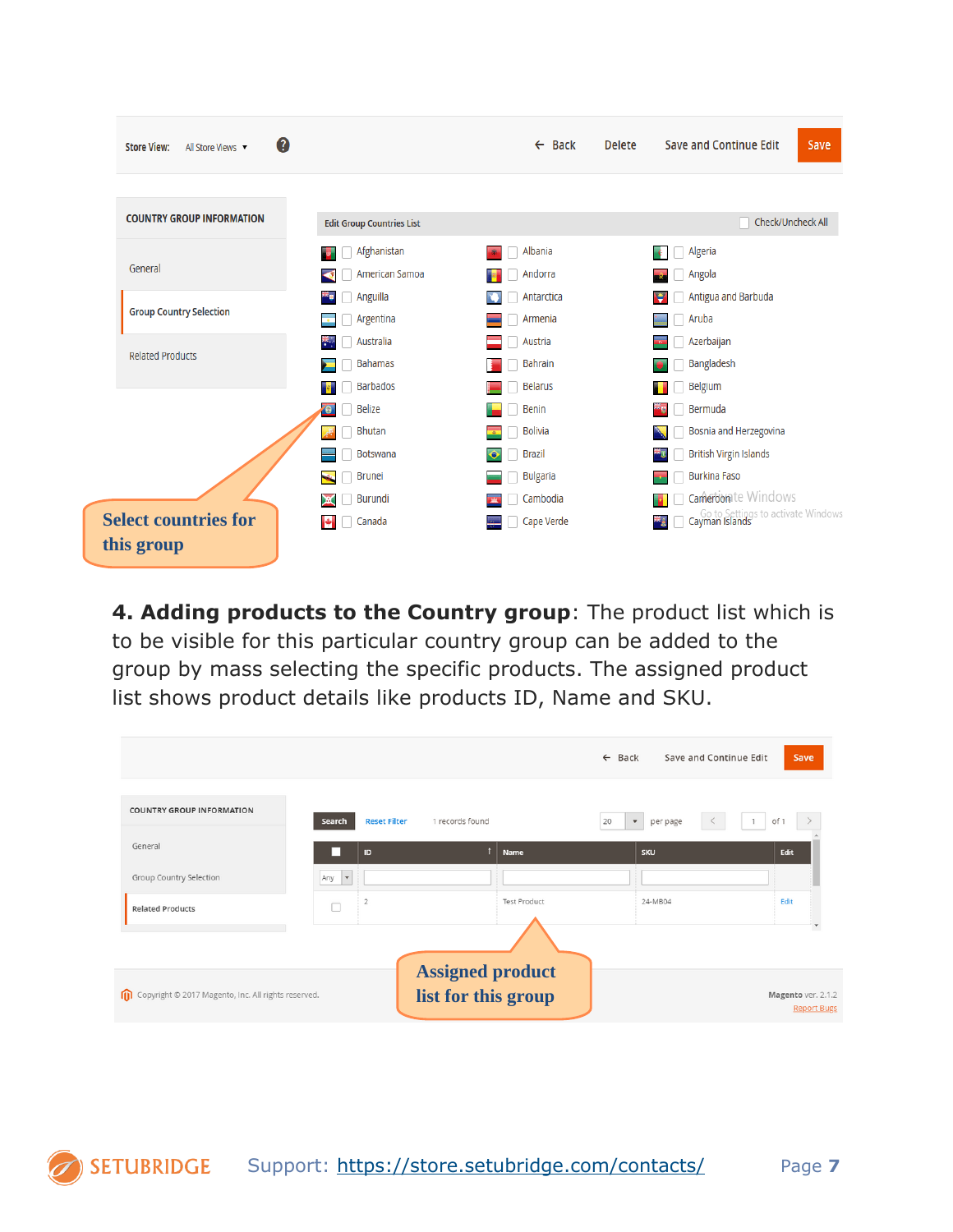#### **Update Attributes**

| 0<br><b>Store View:</b><br>All Store Views $\blacktriangledown$ |                                             | $\leftarrow$ Back                                                                               |
|-----------------------------------------------------------------|---------------------------------------------|-------------------------------------------------------------------------------------------------|
| <b>PRODUCTS INFORMATION</b>                                     | <b>Attributes</b>                           |                                                                                                 |
| Attributes /                                                    | <b>Country Group</b><br>[store view]        | <b>Mass assignCountry</b><br>Indian Specific Products<br>$\blacktriangle$<br>group to attribute |
| Advanced Inventory                                              |                                             | $\triangledown$ Change                                                                          |
| Websites                                                        | <b>Country Group String</b><br>[store view] |                                                                                                 |
|                                                                 |                                             | Change                                                                                          |

| <b>SETUDIMUGE</b><br>\$ | <b>Schedule Design Update</b>                                                               | $(\vee)$ |
|-------------------------|---------------------------------------------------------------------------------------------|----------|
| SALES<br>Ŷ              | <b>Gift Options</b>                                                                         | $(\vee)$ |
| <b>PRODUCTS</b>         | <b>Country Group</b>                                                                        | $\odot$  |
| <b>CUSTOMERS</b><br>H   | <b>Select countries for</b><br>-- Please Select - V<br><b>Country Group</b><br>[store view] |          |
| MARKETING<br>同          | this Product                                                                                |          |

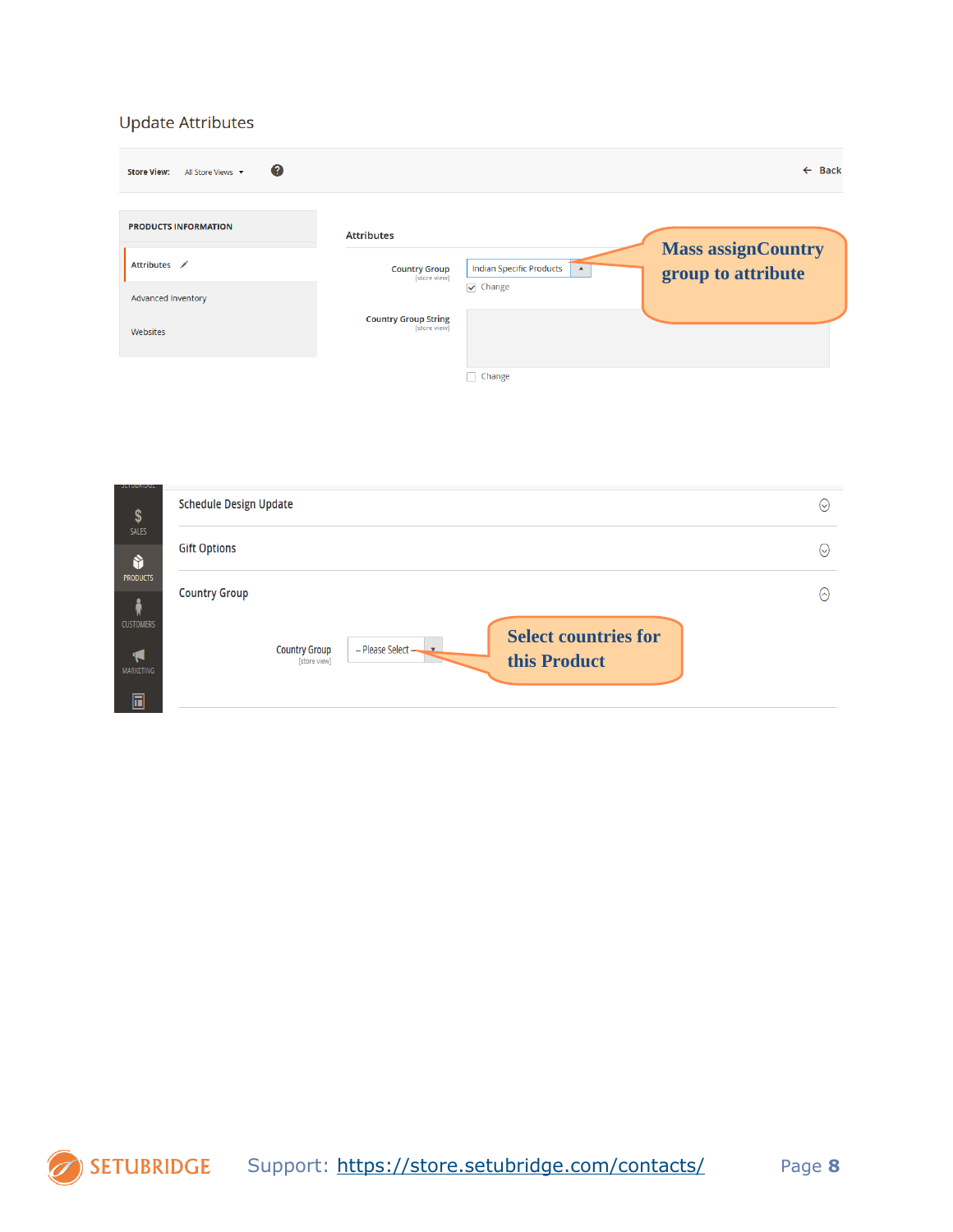



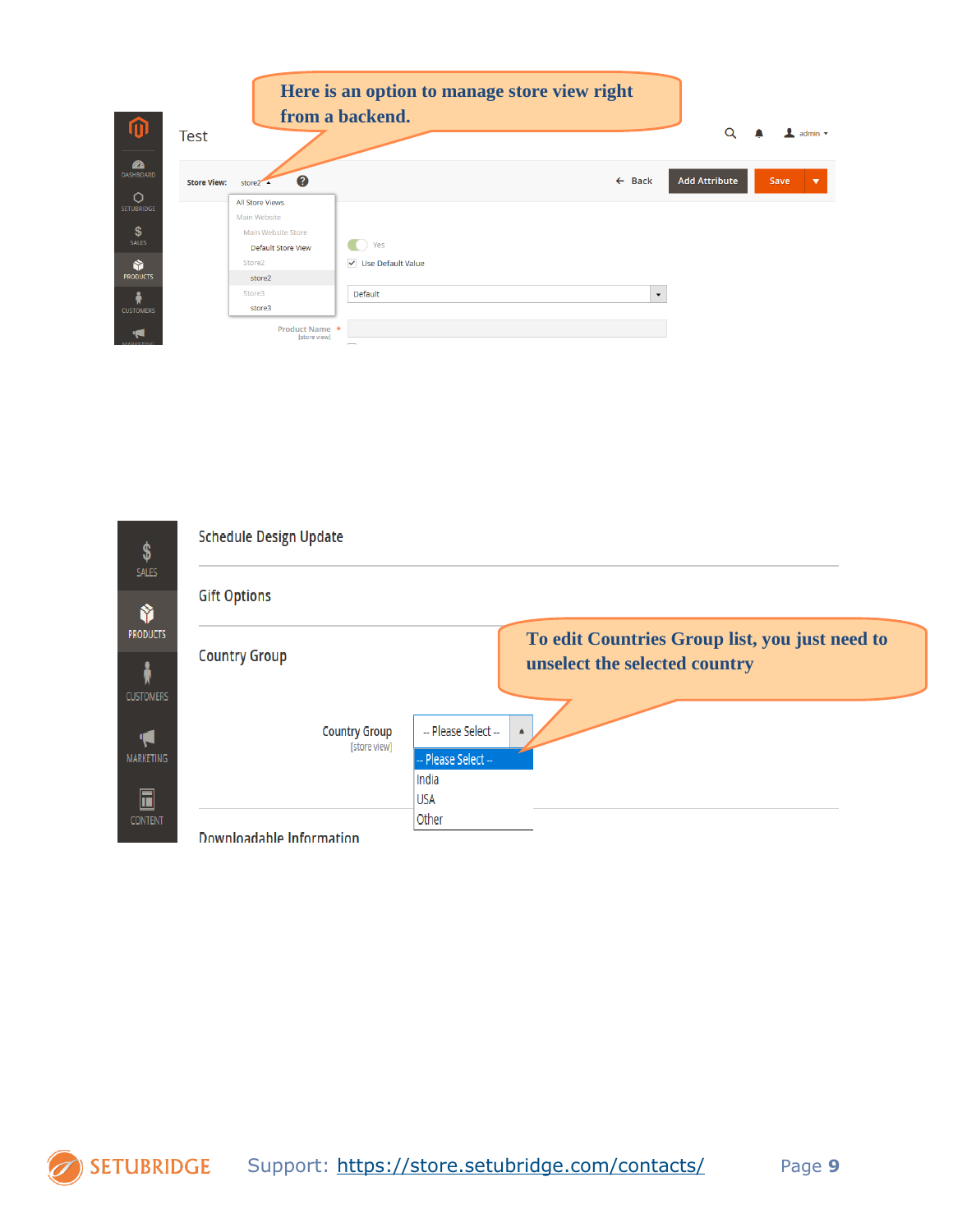**5. Configure Crawl engines to get bypass from restricted product flow & allow them to access all products for SEO purpose**

| <b>Allowed Bots</b><br>[store view] | Google                       |    |
|-------------------------------------|------------------------------|----|
|                                     | <b>Bing</b>                  |    |
|                                     | <b>Slurp Bot</b>             |    |
|                                     | <b>DuckDuckBot</b>           |    |
|                                     | Baiduspider                  |    |
|                                     | Yandex Bot                   |    |
|                                     | Sogou Spider                 |    |
|                                     | Exabot                       |    |
|                                     | <b>Facebook External Hit</b> |    |
|                                     | Alexa Crawler                | ai |
|                                     |                              |    |

Select bots list for bypass Country Specific filter.

**6. Add comma separated selective IP addresses to bypass them from country based restriction.**

Allowed IPs (comma separated) [store view]

192.168.1.2,192.168.1.30

Enter a comma separated ip addresses for bypass Country Specific filter.

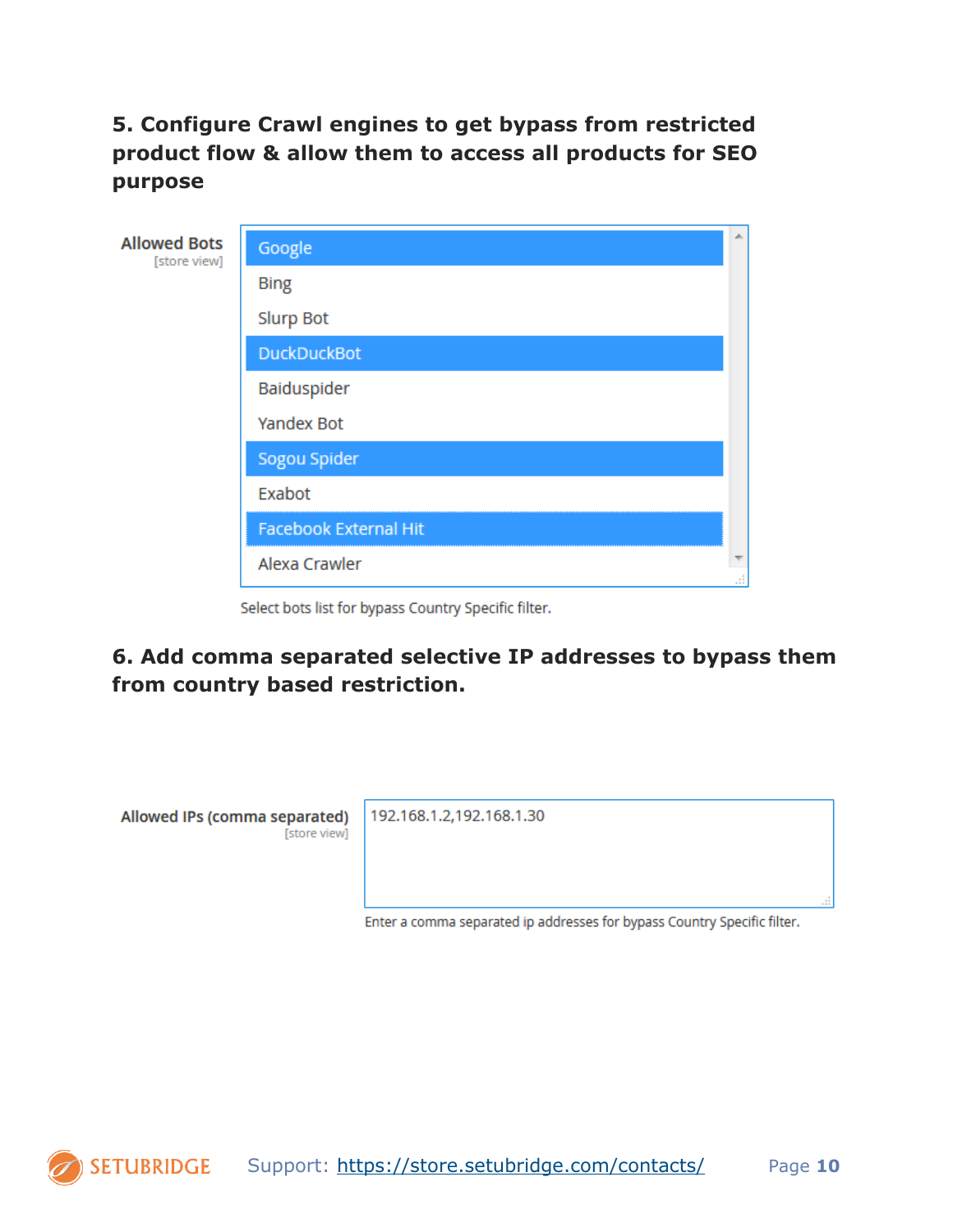### **7. Checkout page restriction setting**

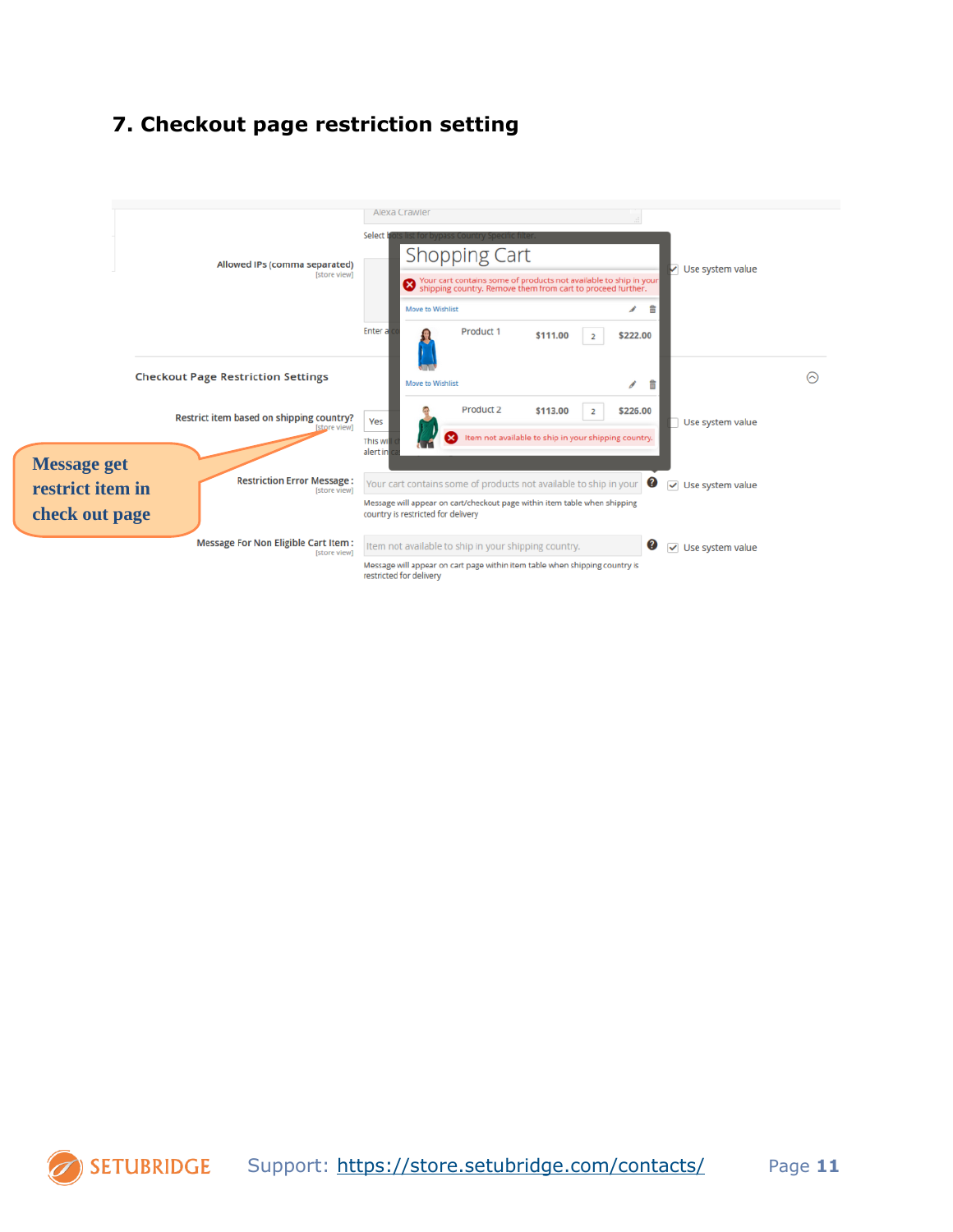### **8. GeoIP Settings**

#### **GeolP Settings**

| <b>Geo IP Detection Type</b><br>[global] | Geoplugin Api Service<br>▼                                                                                                                                                                                                                                                                                                                                                                                    | Use system value |
|------------------------------------------|---------------------------------------------------------------------------------------------------------------------------------------------------------------------------------------------------------------------------------------------------------------------------------------------------------------------------------------------------------------------------------------------------------------|------------------|
| Info<br>[global]                         | We are using a free version of geoplugin.net as IP detection service which has<br>limitations for requesting IP detection service. If you request IP detection service<br>more than 120 per minute they will block IP address for 1hr and then auto-<br>whitelist after that to protect the server from spamming. By using this module,<br>you are accepting their "Acceptable Use Policy" which is read here |                  |

#### **GeoIP Settings**

| <b>Geo IP Detection Type</b><br>[global]          | Maxmind GeolP Database                                                      |                        |  |  |
|---------------------------------------------------|-----------------------------------------------------------------------------|------------------------|--|--|
| <b>Update Current Database</b><br><b>[global]</b> | Create backup $\overline{\smile}$                                           | <b>Update Database</b> |  |  |
|                                                   | Last update: May 15, 2019 / 11:34                                           |                        |  |  |
|                                                   | Restricted to no. of downloads allowed by GeoIP database per day, read here |                        |  |  |